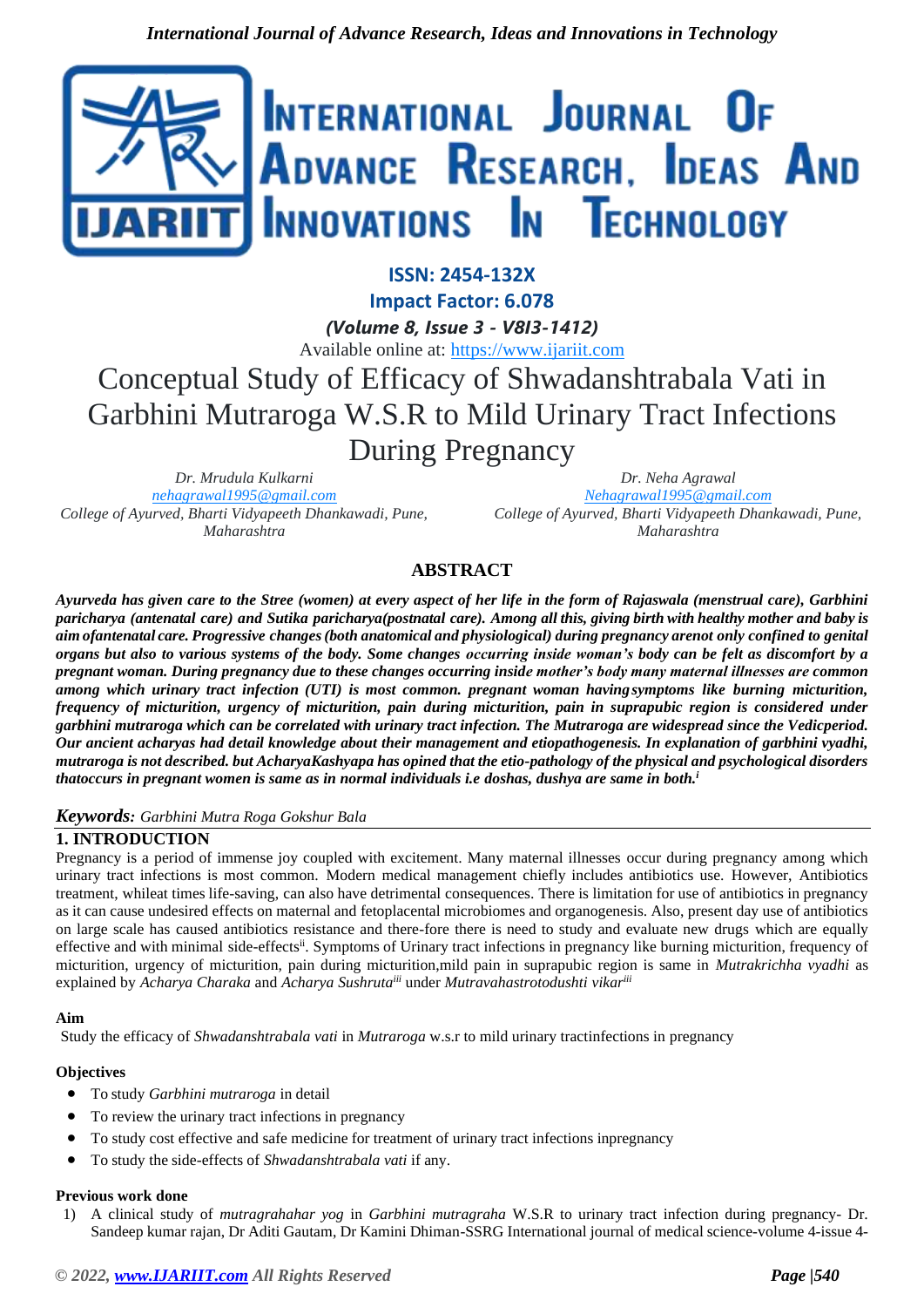April 2017

- 2) Phytochemical study of *gokshur* (Tribulus terrestris linn.) and evaluation of its antibacterialactivity with special reference to *mutrakruchcha*-Dr.Rajashree D. Shelke, Dr.Ashok D. Ramteke,Dr.Rajani A Patankar-International journal of Ayurveda and pharma research-2014
- 3) Comparative study of effect of *chandraprabha vati* & *gudamalaka yoga* in *pittaja mutrakrucha* w.s.r. to lower UTI-Dr Savitha v. kudari, Dr. Midhu Parvathy-journal of Ayurveda and Integrated Medical Sciences
- 4) Classification of *MUTRA ROGA* in *AYURVEDA* Bishnu kumar, Jyoti singh-International Journal of Advanced Research in Science, Engineering and Technology Vol. 5, Issue 6, June2018
- 5) A case study of *garbhini mutrashmari* with special reference to renal calculi-Noor Fathima,Sandhya K-IAMJ: Volume 7, Issue 6, June – 2019
- 6) A REVIEW ON *GARBHINI MUTRAKRICHRA* ITS TREATMENT IN AYURVEDA- Jadhav Shriniwas, Kadam Bhagyalaxmi, VAsokan-JETIR June 2019, Volume 6, Issue 6

#### **2. LITERATURE REVIEW**

As mentioned in *charaka Samhita*iv , *Basti* is one of the three vital organsin the body, the othertwo being *Hridaya* and *Nabhi*. It is the most important organ maintaining the homeostasis byregulating the excretion of the metabolites and waste products, i.e *Dosha, Dhatu* and *Mala*. *Basti* has been considered as main seat of urinary disorder (*Mutrarogas*).

*Charaka* has described that the basic pathology of *Mutraroga* is vitiation of *Doshas* and accumulation of *Malas* which results in smell change, colour change, suppression or excessiveelimination of Malas.

Sushruta states that the vitiated Doshas in the stage of *Sthansamsraya* reaches Basti & manifests various mutrarogas such as mutrakriccha, mutrashmari, mutraghata, Prameha, etc.v

*Acharya Vagbhata* in *Rasa ratna samuccaya* has described the treatment as the present study has been taken on *Mutraroga* and mild type of Urinary tract infections during pregnancy using *Shwadanshtra* and *Bala* described in *Rasa ratna samuccayavi .* Although there are a lot of classical references of drugs on *Mutraroga* available in ayurvedic texts it is imperative for us toprove the antimicrobial properties of the mentioned drugs using scientific parameters.

#### *Nidana* **of** *mutraroga*

*Acharaya charaka* has mentioned etiology of *mutraroga*. *Madhavakara* and *Bhavaprakasha* have stated the causative factors but they are similar to those mentioned in *Charaka Samhita* such as *Tikshnaushadha, Ruksha aahar, Ati katu rasa, Ati amla rasa, Ati lavana rasa, Ati ushnaaahar, Adhyasana, Ajirna*vii. In pregnancy women has various food cravings(*douhrud*), also pregnancy is state of *agnimandya*.

#### *PURVARUPA* **OF** *MUTRAROGA*

*Purvarupa* of *mutraroga* not directly mentioned can be referred as mild symptoms of urinarytract infection present before the complete manifestation of the disease.

#### *Roopa* (CLINICAL FEATURES)viii

The vitiated *dosha* and *dushya* and *mala* causes following clinical features

- 1. *Saruja Mutrata*(Painful Micturition)
- 2. *Sadaha Mutrata* (Burning Micturition)
- 3. *Basti Shoola* (Suprapubic Pain)
- 4. *Muhurmuhur Mutrapravrutti* (Frequency of micturition)

#### *Samprapti Ghataka*

*Dosha* and *dushya*: *Aapan Vayu, kledak kapha, Aap dhatuDushya*: *Rasa, meda*

*Mala: mutra*

*Agni: Pachakagni(jatargni), RasadhatuagniUdbhava Sthana: Pakwashaya*

*Adhishtana: Basti, mutramarga*

*Srotas: Mutravahasrotas, Rasavahasrotas*

*Srotodushti Prakara: granthi sanga, VimargagammanaRogamarga: Madhyama Vyadhi*

#### *Samprapti*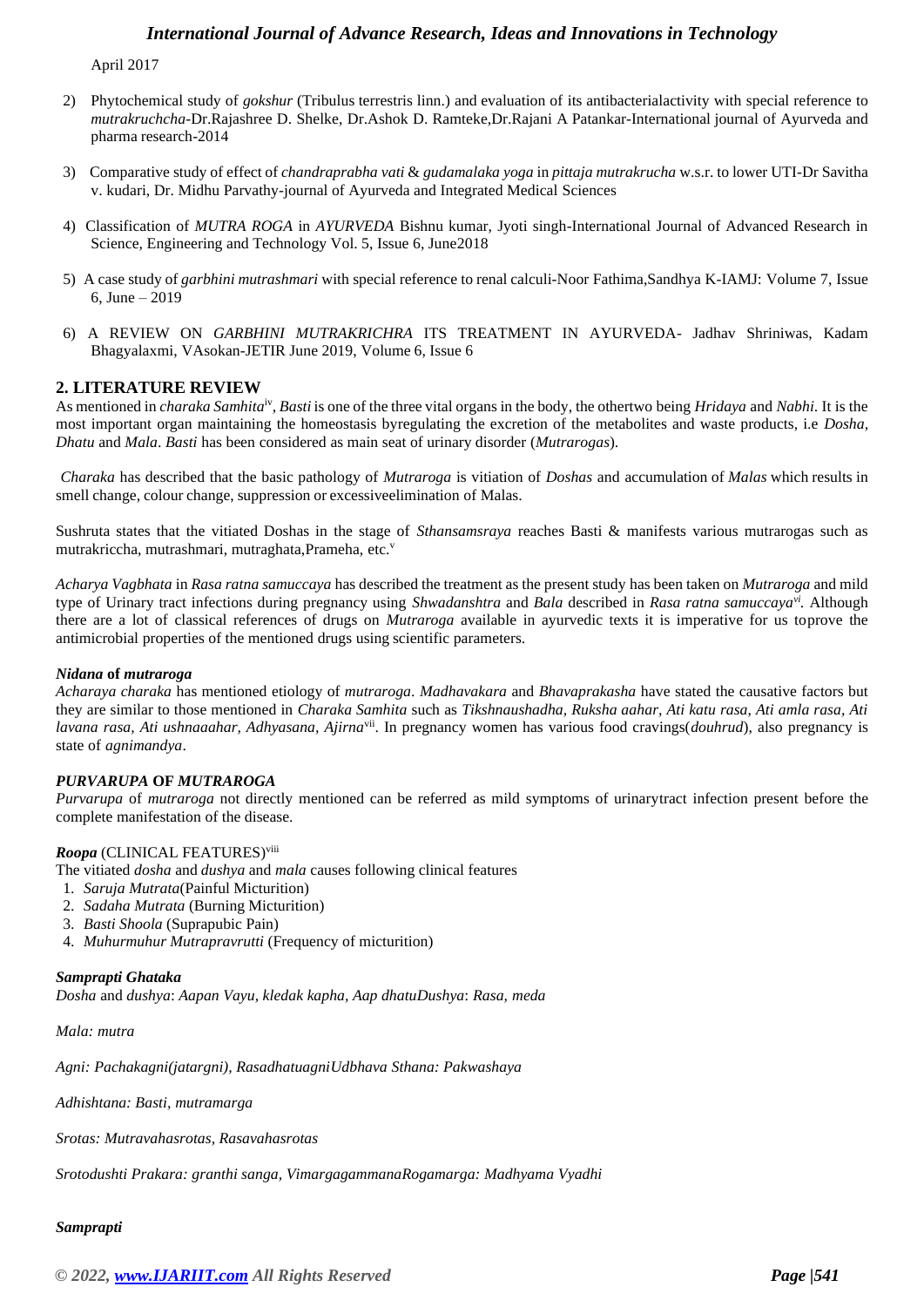

### **3. PATHOPHYSIOLOGY ACCORDING TO MODERN VIEW**

#### **Physiologically Adaptive changes occurring in renal vasculature during pregnancy:**

1. The primary adaptive changes occurring is marked fall in systemic vascular resistance (SVR).The 40% fall in SVR also affects the renal vasculature. Despite massive fall in systemic vascular resistance, the physiological increase in plasma volume creates a state of arterial underfilling (as 85% of volume resides in venous circulation). The arterial underfilling is physiological and unique in pregnancy.

2. Relaxin, a peptide hormone produced by corpus luteum, decidua and placenta play an important role in hemodynamic and water metabolism during pregnancy. Relaxin stimulatesformation of endothelin which in turn mediates vasodilation of renal arteries via nitric acid synthesis.

3. Despite activation of Renin Angiotensin aldosterone system in pregnancy, a simultaneous relative resistance to Angiotensin II

develops counterbalancing the vasoconstrictive effect andallowing profound vasodilation

4. Placental Vasodilators are also important in creating and maintaining vasodilatory state

#### **Changes in renal anatomy and function during pregnancy:**

As a result of vasodilation there isincrease in both Renal Plasma flow and Glomerular filtration rate (GFR). In addition, the increase in plasma volume causes decreased oncotic pressure inglomeruli, with subsequent rise in GFR.

Increased renal blood flow, increases renal size of 1-1.5 cm. The kidney, pelvis, calyceal systems dilate due to compressive factors on ureters. Progesterone reduces ureteral tone, peristalsis and contraction pressure mediates anatomical changes. The increase in renal vasculature, urinary dead space associated with increase renal flow also dilation of ureters, pelvis and calyces altogether leads to physiological hydronephrosisix. Dilated collecting systemcauses urinary stasis which causes multiplication of bacteria which in turn causes influx of infected urine into ureter and renal pelvis predisposing pregnant women with urinary tract infection.<sup>x</sup>

#### **4. MATERIALS**

*Gokshur* Latin name: *Tribulus terrestris*

Family: *Zygophyllaceae*

Synonyms:

Sanskrit: *shwadanshtra, swadukanthak, trikanthak, kankathki.*

English: puncture vine, bull's head, caltropsHindi: *gokharu*

Prayojang (parts used) *phala*(fruit)

#### Morphology of *gokshur* fruit

- □ Colour: fruits are greenish to grey.
- Odour: odourless  $\Box$
- Size: 1-1.5cm  $\Box$
- $\Box$  Shape: fruits are globose consisting of 5 to 10 woody cocci, each with two pairs of hard and sharpdivergent shapes

*gokshur* is a tap rooted herbaceous plant that grows as a summer annual in temperate climates *gokshur* fruit – Its carpel fruits are of characteristic, stellate shape, somewhat round-shaped, compressed, five cornered, and covered with princkles of very lightyellow color. Fruity is weapon wheel shaped containing 5 parts. Each part has 2 long sharp rigid spines, several shorter spines and covered with many hairs

### *Rasa Panchak***:**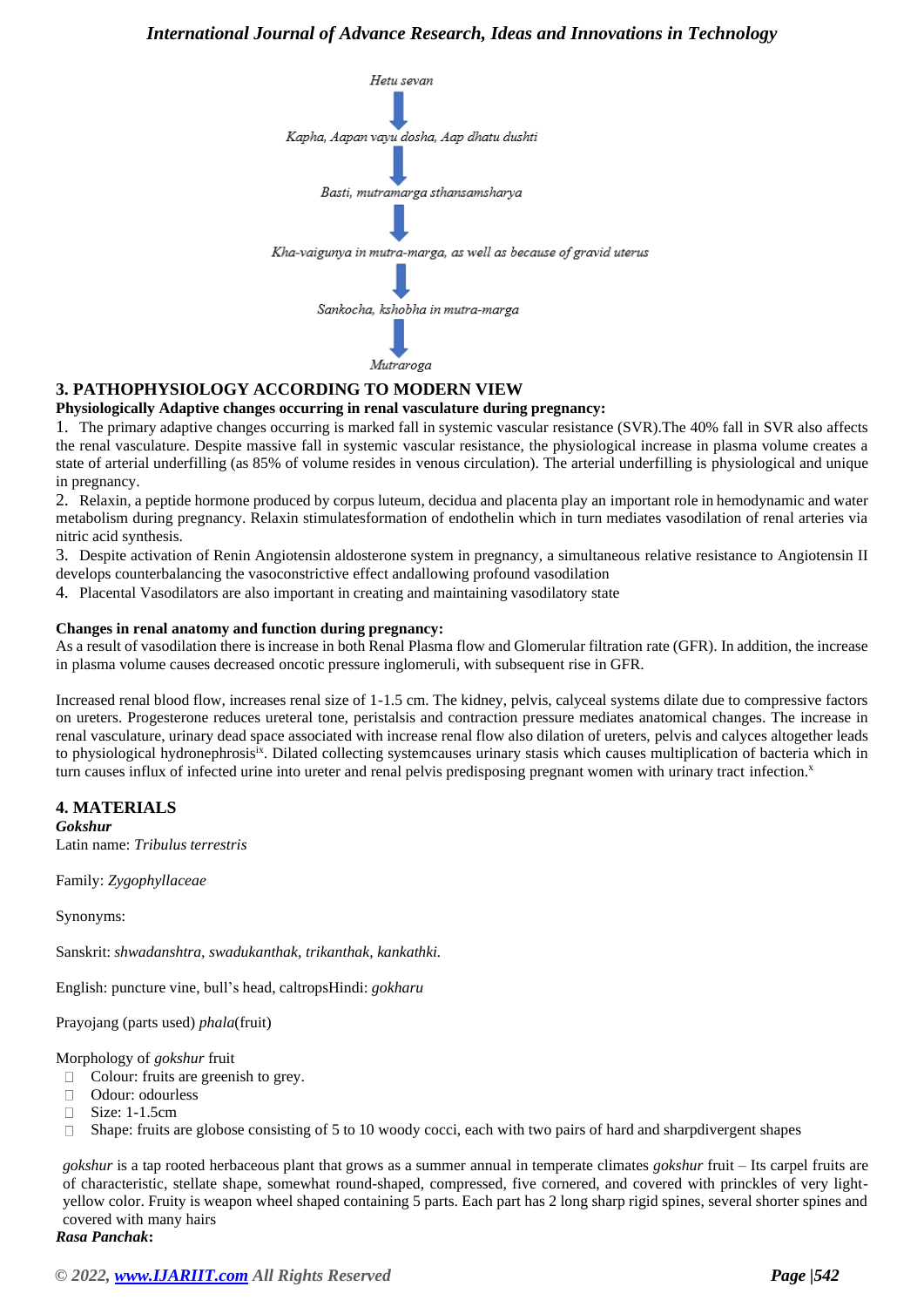- *Rasa* (taste based on activity): *Madhura* (sweet)  $\Box$
- *Guna* (properties): *Guru* (heavy to digest), *Snigdha* (unctuous) acts as vatashamak  $\Box$
- $\Box$ *Veerya* (potency): *Sheeta* (cooling)
- *Vipaka* (taste after digestion based on activity): *Madhura* (sweet)  $\Box$
- $\Box$ *Karma* (pharmacological actions):

*Deepana: helps in jataragnideepana helps in agnimandya in garbhini Brumhana* (nourishing), *Vatanut* (pacifies *Vata-dosha*), *Vrusya* (aphrodisiac), *Ashmarihara* (removesurinary stone), *bastishodhana* (cures bladder ailments).

#### **Chemical constituents in** *gokshur* **fruit**

saponins, flavonoids, glycosides, alkaloids,

#### **Phytopharmacological activities**: xi

The diuretic properties of *gokshur* are due to large quantities of nitrates and essential oil present in its fruits and seeds. The diuretic activity can also be attributed to the presence of potassium salts in high concentration. Saponins such as furostanol and spirostanol isolated from the *gokshur* fruit demonstrated dose-dependent increase in phagocytosis, indicating stimulation of nonspecific immune response. *gokshur fruit* actsas cyclooxygenase-2 (COX-2) inhibitor and suppress the expression of proinflammatory cytokines inhibits the expression of mediators related to inflammation and expression of inflammatory cytokines and acts as anti-inflammatory. methanolic extract such as beta-Amyrin of *gokshur* fruits shows analgesic effect. saponinmixture may be useful for smooth muscle spasms or colic pains and acts as anti-spasmodics. methanolic extract of *gokshur* fruit acts as Antibacterials.

#### *Bala*

Latin name: *Sida cordifolia*Family: *malvaceae* Synonyms:

Sanskrit: *bala, vatvalika, Bhadra, sahadeva*

English: country mallowHindi: *bartiyar,khiriti*

Prayojang (parts used) moola(root)Morphologyof *bala* moola(roots) –

- 1. Macroscopy: Root occurs in variable sized pieces, 5-15 cm long with few lateral slender rootlets of smaller size, tap root branched at the tip; outer surface buff to grayish-yellow minutely striated or smooth; odorless;taste slightly bitter.
- 2. Microscopy: Transverse section is circular with a very wide central woody part and a thin outer bark. Cork consists of 4-6 rows of thin-walled, tangentially elongated cells, outer 1-2 rows light brown in color; phellogen consisting of single row, cortex very narrow comprising 3-4 rows of comparatively large polygonalor slightly tangentially elongated thin walled cells, containing few clustered crystals of calcium oxalate and small starch grains.

#### **Rasa Panchak:**

- *Rasa* (taste based on activity): *Madhura* (sweet)
- *Guna* (properties): *laghu* (easy to digest), *Snigdha* (unctuous) acts as vatashamak, pichilla.
- *Veerya* (potency): *Sheeta* (cooling)
- *Vipaka* (taste after digestion based on activity): *Madhura* (sweet)
- *Karma* (pharmacological actions):

*Brumhana* (nourishing), *Vatapittahara* (pacifies *Vata-pitta dosha*), *Vrusya* (aphrodisiac), *balya(provides strength)*, mutral(diuretic).

#### **Phytopharmacological activitiesxii**

phenolic compoundsin the rootsindicatesthat this plant may have the ability as an anti-microbial agent.ethanol and methanol extracts in roots show anti-microbial properties. alkaloid and flavonoids in roots show analgesic and anti-inflammatory properties. ethanolic and aqueous extracts of *bala roots* showed nephron- protective activity.

#### **Samprapti vighatanxiii**

#### Action of *gokshur* in *mutraroga*

Due to *Madhur rasa, Madhur vipaka, snigdha guna* and *sheeta virya* there is *kledavruddhi which causes mutravruddhi* that is increase in urine formation which leads to *mutravirechan* and *basti shodhan* reducing etiology of *mutraroga. Madhur rasa* and *Madhur vipaka* gives strength to urinary bladder by its *bruhan karma.Sheeta virya* causes *pitta shaman* reducing *mutradaha* symptom*.*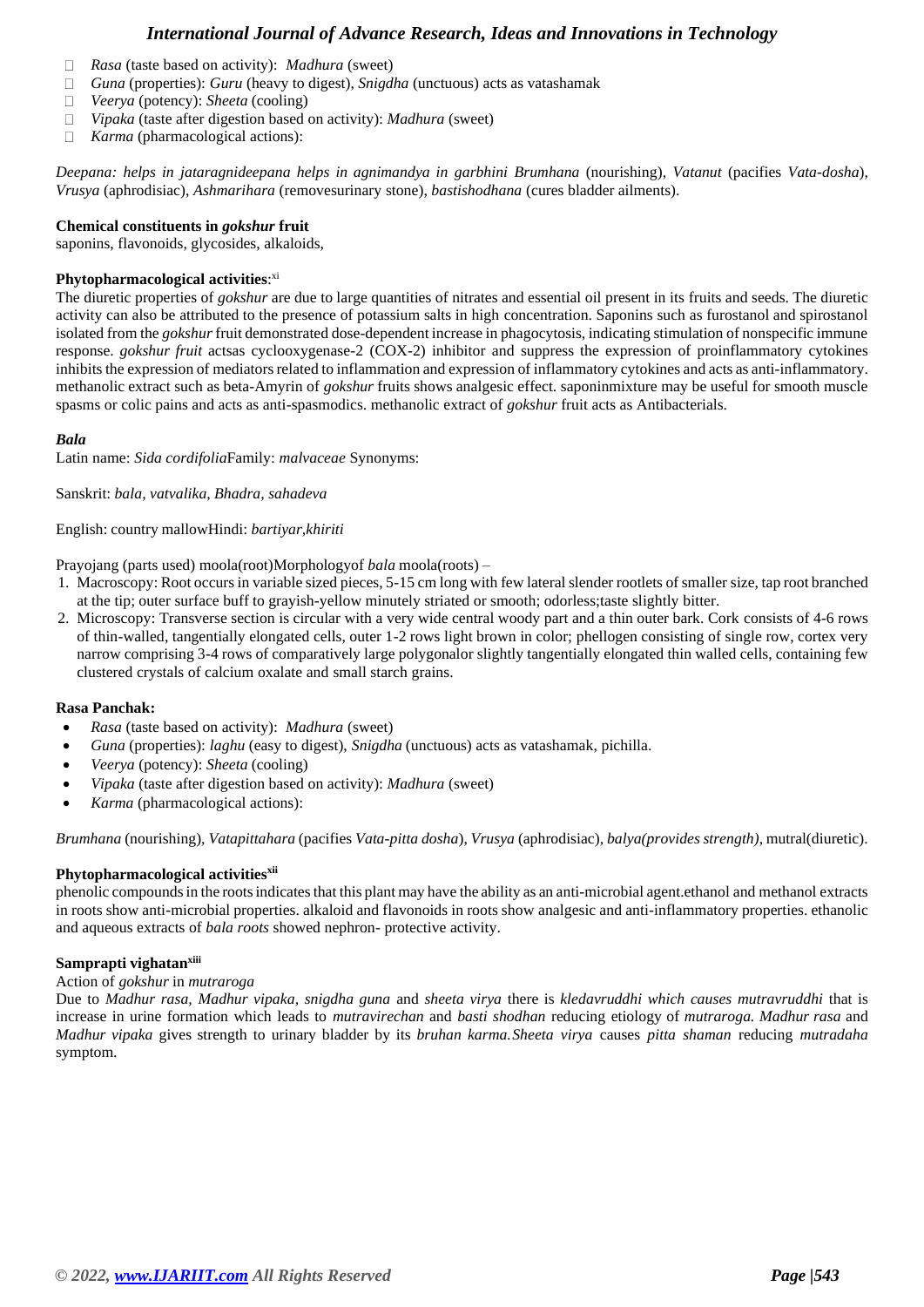

Action of *bala* in mutra roga

Vata is the main cause of pain, due to *Madhur rasa* and *snigdha guna bala* shows vata shamak property there by reducing pain. Due to *Madhura rasa* and *sheeta virya* it has *pitta shamak* property which reduces*mutra daha*. Also due to *Madhur vipak* and *snigdha guna* it has *vrana rophak* (wound healing) property.

#### **5. TREATMENT DETAILS**

| A             | Dose                       | 2 tablet/twice a day. |
|---------------|----------------------------|-----------------------|
| $\mathbf{B}$  | Form                       | Vati                  |
|               | Time                       | 8AM --- 8PM           |
|               | Anupan                     | warm water            |
| E)            | Kala                       | Apana                 |
| $\mathbf{F})$ | Follow up                  | After 5 days          |
| G             | Route of<br>Administration | Orally                |
|               | Duration                   | 7 days                |

**Dose:**

|              | MORNING 1 tablet of Gokshur and 1 tablet of Bala(500mg each) |
|--------------|--------------------------------------------------------------|
| <b>NIGHT</b> | 1 tablet of Gokshur and 1 tablet of Bala(500mg each)         |

#### **5. DISCUSSION**

*Acharya charaka* mentioned *basti* as *trimarma* these *marma* are *sadya pranhar. Basti* is the main organ related to *antra, guda, seevani, shukravaha* and *mutravaha nadi* and provides support*. basti is* related with *jala mahabhut.* In *garbhini mutraroga* due to various etiology there is *vatadi dosha dushti* which leads to *doshavaishmya causing mutramarga kshobha andsankocha* leading to *mutra roga*. In pregnancy due to various anatomical and physiological changes such as renal vasodilation, Progesterone reduces ureteral tone, peristalsis and contraction pressure, leading to urinary stasis, which ultimately hamper body's normalmechanism leading to more susceptibility to infection most common being urinary tract infection. *Gokshur* possesses *mutral*, *bruhan, vrushya*  property acts as basti shodhan and mutravirechan bala possesses vata shamak, vrana rophak property pacifies *vatadi* dosha causing *samprapti vighatan*. *Gokshur* and bala have analgesic, anti-inflammatory, anti-bacterial, anti-microbial, nephron-protective, antispasmodic, immuno-modulatory anddiuretic property. Due to this property, *gokshur* and *bala* can work effectively in *garbhini mutraroga* w.s.r to mild Urinary tract infection.

#### **6. CONCLUSION**

Study is been conducted in Bharti *Ayurveda* hospital. The study will be analyzed, interpreted,observed and result will be published on completion of study.

#### **7. REFERENCES**

- [1] Vruddha Jivaka, Kashyapa Samhita, Pandita Hemaraja Sharma's the Vidyotini Hindi Commentary, published by Chaukhamba publications, reprinted 2012, Khila sthana chapter10, shloka182, PP364, Pg.no.304.
- [2] A clinical study of *mutragrahahar yog* in *Garbhini mutragraha* W.S.R to urinary tract infection during pregnancy- Dr. Sandeep kumar rajan, Dr AditiGautam, Dr Kamini Dhiman- SSRG International journal of medical science-volume 4-issue 4-April 2017
- [3] Ambikadattashastri, Sushruta Samhita part 2, Uttartantra, haukambha samskrut sansthanVaranasi, chapter 59, pg 549-552
- [4] Agnivesh, Charaka Samhita with Chakrapani's ayurveda Deepika commentary, edited byVaidya Yadvaji Trikamji, Chaukamba Orientalia, Varanasi, reprinted 2011, chikitsa sthana 26th chapter
- [5] Vagbhata, Ashtanga Hridaya with Arunadatta's Sarvanga Sundara Commentary, edited by Pt.Bhisagacharya Harishastri paradkar vaidya, Chaukamba Krishnadas Academy, Varanasi, reprinted 2009,Nidana sthana 9th chapter, verses 2-3PP 956,pp498.
- [6] Rasa ratna samuccahaya, vaidyaraj shankarlal harishankar, Khemrajshririshnadasprakashan, Mumbai,chapter 22, pg number-675